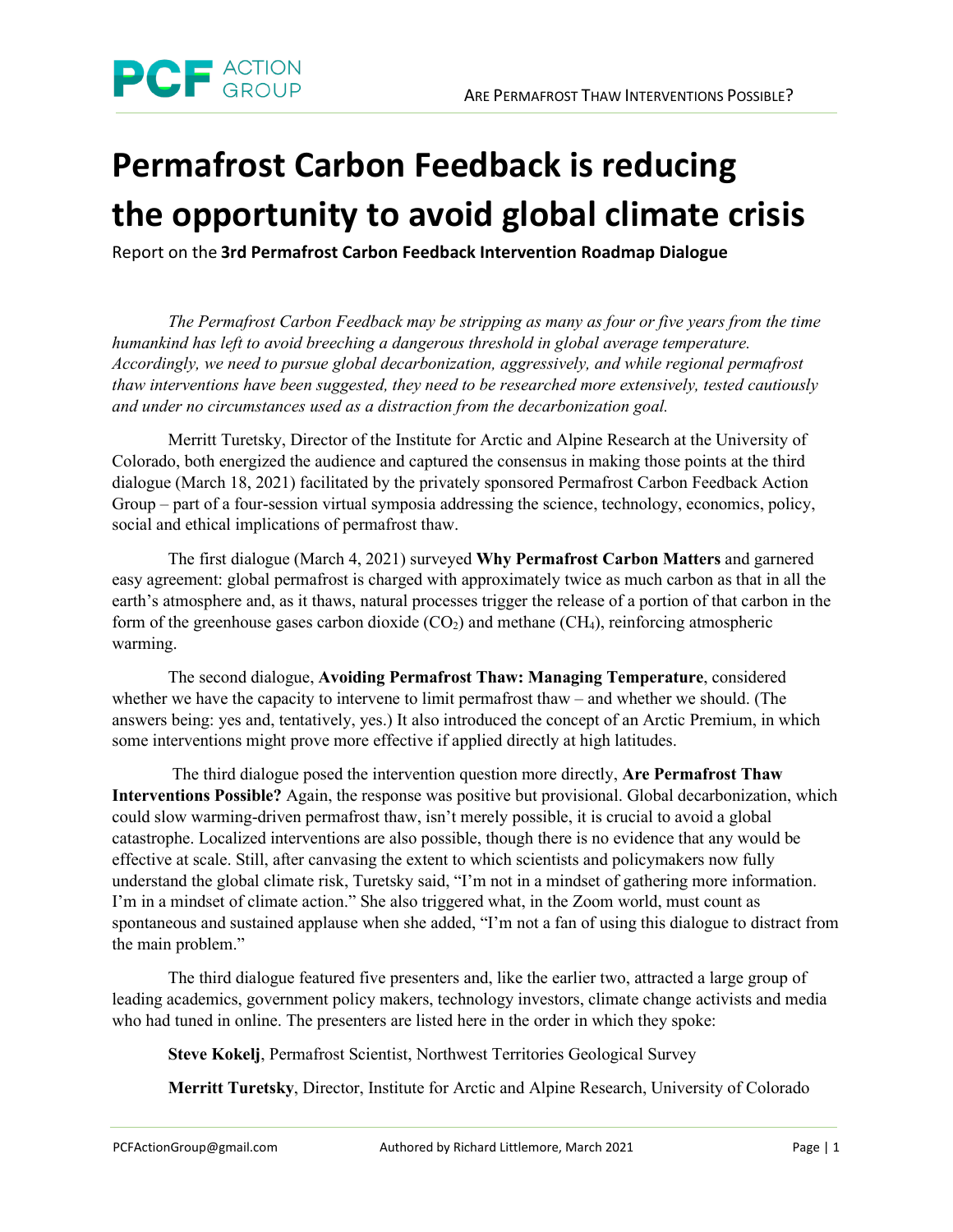

**Oliver Sonnentag**, Associate Professor, Canada Research Chair, Department of Geography (Atmospheric Biogeosciences), Université de Montréal

**Lisa Stein**, Associate Chair (Research), Faculty of Science (Biological Sciences), University of Alberta

**Duane Froese –** Professor & Canada Research Chair in Northern Environmental Change, Faculty of Science (Earth & Atmospheric Sciences)**,** University of Alberta

Steve Kokelj began a lightning round of Permafrost 101, saying that permafrost is "simply ground that remains frozen for at least two years," adding, "We can consider it as the glue that holds northern landscapes together." As the only scientist in the group who is based in the north, Kokelj also said the issue is personal. "My house is built on permafrost." And "as a field scientist, I've had the opportunity firsthand to see how landscapes transform." Those transformations can be small and scattered or large and devastating. Kokelj offered the example of a base-level permafrost collapse that triggered a deep-seated landslide that deposited several kilometers of material and rock into the central McKenzie Valley. "My message here is that permafrost thaw is happening. But it manifests very differently in different places. … We need to keep observing because things are changing before our eyes."

Merritt Turetsky introduced herself as "a boots-on-the-ground peat lover." (Her Twitter handle is **@queenofpeat**.) She said she thinks of permafrost as a foundation. "This foundation is sitting within a region that's warming three to four times faster than anywhere else on our planet. ... and that surface warming is impacting permafrost temperatures, even at great depth. … with some of the most rapid thermal change occurring actually in our coldest permafrost." This warming triggers a double danger, undermining the landscape and infrastructure locally and accelerating climate effects globally.

Oliver Sonnentag (@atmosbios) weighed in to describe the global and local distribution of permafrost – and of the organic carbon contained within that frozen material. For example, the bulk of permafrost carbon in Russia is spread relatively evenly and concentrated across the top 100 centimetres of earth and ice, whereas permafrost is the Canadian north is distributed less evenly and includes high concentrations at depth, especially in the Mackenzie Valley and just south of Hudson Bay. Sonnentag also pointed out that permafrost is primarily a "two-gas problem" – thaw allows emissions of both carbon dioxide and methane, the latter being a much more powerful greenhouse gas.

As Turetsky had already mentioned, deeper, colder permafrost is not protected from thaw, especially if there is a lot of ice mixed in with organic material. So, Sonnentag said, "there are two important environmental dynamic boundaries that we have to keep in mind: one is the frost table, but also the water table," both because liquid water is an effective purveyor of heat and because liquid water can enhance conditions in which microbial activity turns organic soils into net emitters of carbon dioxide and methane.

As reported in a recent *Nature* article [\("How microbes in permafrost could trigger a massive](https://www.nature.com/articles/d41586-021-00659-y)  [carbon bomb"\)](https://www.nature.com/articles/d41586-021-00659-y), "Scientists are becoming increasingly worried that [permafrost] thaw will lead to an epic feast for bacteria and archaea (single-celled organisms that thrive in low-oxygen environments) that produce carbon dioxide and methane." In that context, Lisa Stein said, "I'm not a field scientist. I'm a labbased scientist. I study the microorganisms that are involved in producing and consuming climate active gases." Across a broad landscape and in a variety of conditions, she said, "organic carbon is awakened in thawing permafrost through an integration of microbial cycles … and those microorganisms are actively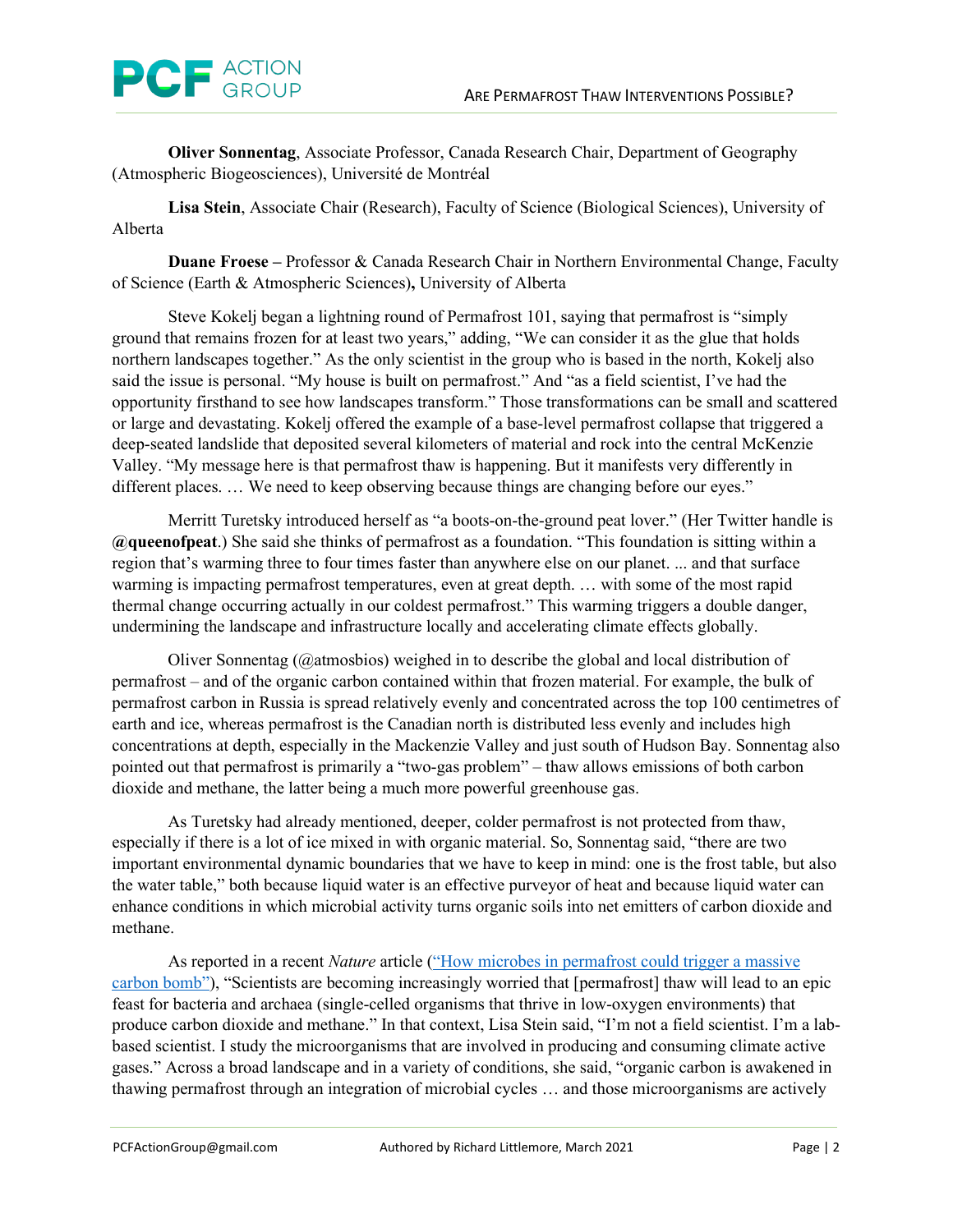

metabolizing organic carbon and changing them (for example), into the substrates that organisms like methanogens can then use to produce methane."

But these processes are complicated and not always destined to release carbon, Stein said. "There's been quite a lot of work looking at the microbiome associated with *Sphagnum* (moss), and what's been found is that there is a rich population of methane *consuming* microbes that are associated with peat moss." Accordingly, some scientists are looking at the potential of peat to become a carbon sink instead of a net source.

Turetsky agreed, saying, "We know that permafrost thaw often triggers rapid destabilization of soils, vegetation and also of carbon stocks in those ecosystems. But that is often followed by a period of stabilization and even recovery of those carbon pools. So, can we target portions of this lifecycle? Can we … think about mechanisms to kick the ecosystem out of that emitting phase into the more stabilizing (carbon) accumulating phase?" Picking up the thread later, she said, "Thawed drained lakes, for example, are very efficient incubators and growers of peat over time, and those can accumulate permafrost, but on Millennial scales. That is a really great example, where that mature phase of thaw development is a net carbon sink."

Turetsky also pointed to the potential to manage fire to protect carbon reserves instead of timber values. She said, the northern permafrost "is the last biome on our planet that has large free ranging wildfires. We might be able to use indigenous fire practices or other ways of bringing "good" fire back onto the landscape with the goal of conserving permafrost, keeping permafrost soils cold or protecting carbon stocks. Peatland carbon sequestration requires fire – not frequent fire, not severe fire, like we're starting to see – but low levels of burning. It opens up the landscape. It keeps *Sphagnum* moss in place, and not being taken over by other kinds of dry or non-carbon-accumulating ground cover like lichens."

Stein suggested that beyond working with the groundwater table, other options for bioremediation might include managing permafrost for oxygen and for nutrients like nitrogen and iron that affect microbial activity. She also pointed to research on "capturing methane in order to have microbes convert that methane into valuable products." Methane capture is already practiced at oil wells and wastewater treatment plants, she said, adding, "I don't know if it's possible to capture methane on a large scale, but we could do it at a municipal level."

As presenters made cautious forays into describing direct intervention, it's notable that the term "moral hazard" was never spoken, though most presenters and audience members expressed concern that any suggestion of a technical carbon solution might be used as an excuse to delay efforts to reduce emissions. Turetsky led this discussion at several points, saying,

"If you just imagined a world without permafrost carbon feedback to climate, there's ample evidence of the need to decarbonize and to decarbonize quickly, to meet a two degrees centigrade threshold or 1.5. … We don't have a lot of time to meet those thresholds. Now, introduce … the feedback and we have less time … maybe on the order of four or five years less. … Our best chance of saving permafrost or keeping permafrost carbon in the ground and out of the atmosphere is to decarbonize, full stop! The worst option is to focus on carbon removal technologies that don't exist at any meaningful scale yet." And when she punctuated this point, saying, "I'm not a fan of using this dialogue to distract from the main problem," the chatline erupted with comments in support ("Yes! Climate action. AGREED." "Totally agree, Merritt!" "Once again, Merritt in my opinion knocks it out of the park with this response").